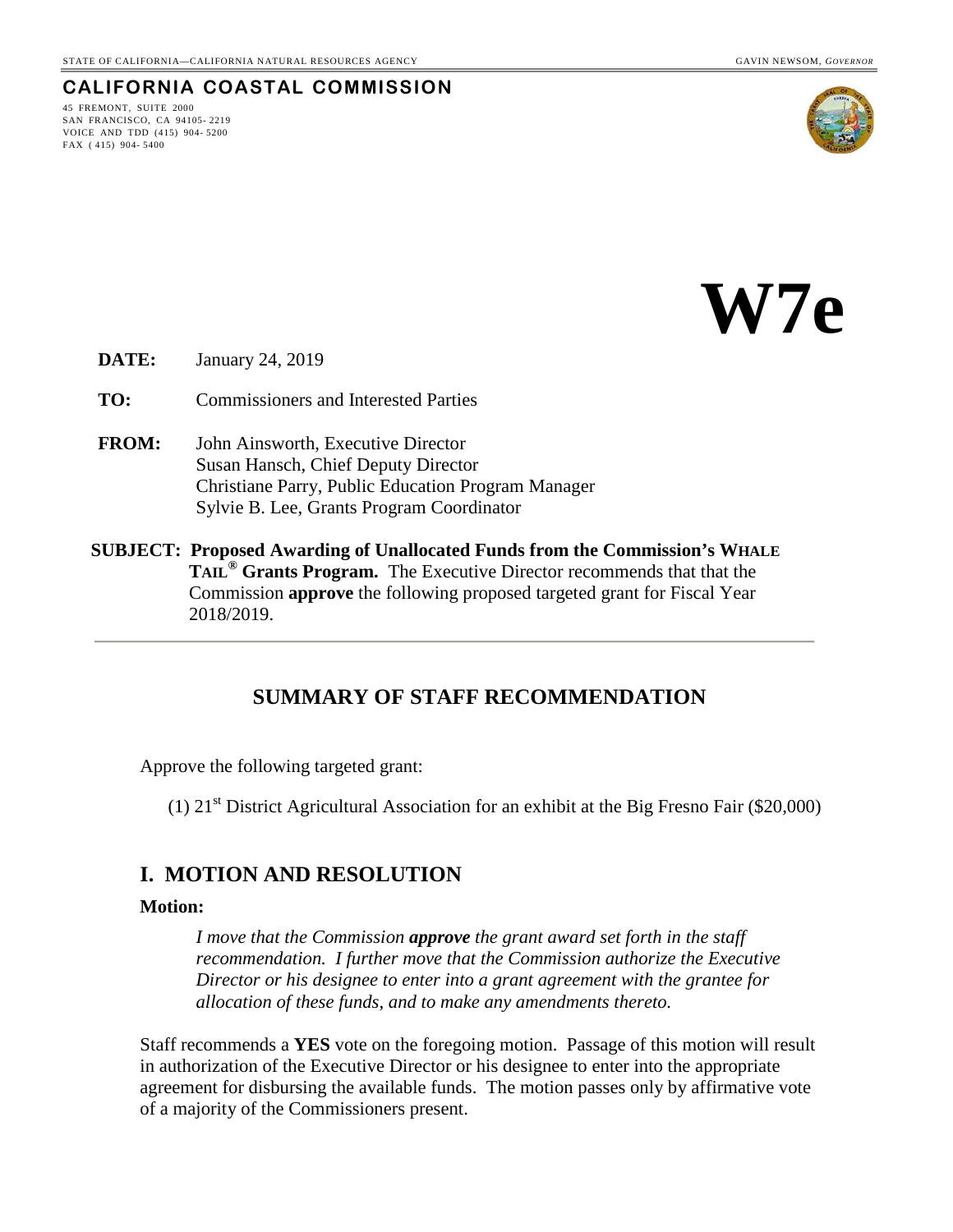### **Resolution:**

*The Commission hereby approves the grant award set forth in the staff recommendation. Further, the Commission hereby authorizes the Executive Director or his designee to enter into a grant agreement with the grantee for allocation of these funds, and to make any amendments thereto.* 

## **II. INTRODUCTION**

The WHALE TAIL<sup>®</sup> grants program is part of the Commission's Public Education Program. The grants support coastal and marine education and related projects to educate and involve the public in the protection of marine and coastal resources. Funding for these grants comes from sales of California's WHALE TAIL® License Plate and from voluntary contributions to the Protect Our Coast and Oceans Fund on the state tax return form.

At its September 2018 meeting, the Commission voted to set aside \$90,000 from the FY 2018/2019 WHALE TAIL<sup>®</sup> grantmaking budget into a temporarily unallocated reserve to be awarded later in the fiscal year. Since then, \$5,000 was added to Heal the Bay's targeted grant, and \$25,000 was added to the competitive grants budget (see item  $W7d$  on this agenda).

In December, the Commission's Public Education staff received a grant request that qualifies for a targeted WHALE TAIL® grant—that is, a grant for high priority projects linked to existing Commission programs and priorities. The staff received a grant proposal from the Big Fresno Fair for an exhibit entitled, "Sierras to the Sea."

## **III. STAFF RECOMMENDATION FOR TARGETED WHALE TAIL® GRANT AWARD FOR FY 2018/2019**

The staff recommends that the Commission fund the project listed below in the amount of \$20,000 with funds set aside in this year's temporary reserve. The staff will return to the Commission before the end of this fiscal year to seek approval for the \$40,000 still remaining in the FY 2018/2019 unallocated reserve.

# **(1)\$20,000 TO THE 21ST DISTRICT AGRICULTURAL ASSN. FOR THE BIG FRESNO FAIR**

**Program History.** From 2014-2018, an ocean health exhibit with prominent "Whale" Tail" branding at the California State Fair in Sacramento was supported by the WHALE TAIL<sup>®</sup> grants program. After the fifth such annual event in 2018, the staff decided to look for a similar venue but at a different location in order to reach new audiences.

**Proposal.** Big Fresno Fair is proposing to stage an exhibit in 2019 called "Sierras to the Sea." The exhibit would show the path of water from the Sierras to the ocean, and the animals and wildlife found along the way. The overall theme would be that there is abundant wildlife living along tributaries, at the beach, and in the ocean, but debris in waterways and at the shore affects this wildlife and the water quality. The exhibit would feature a hands-on tidepool; otters and pelicans; wildlife representing the Sierras and the